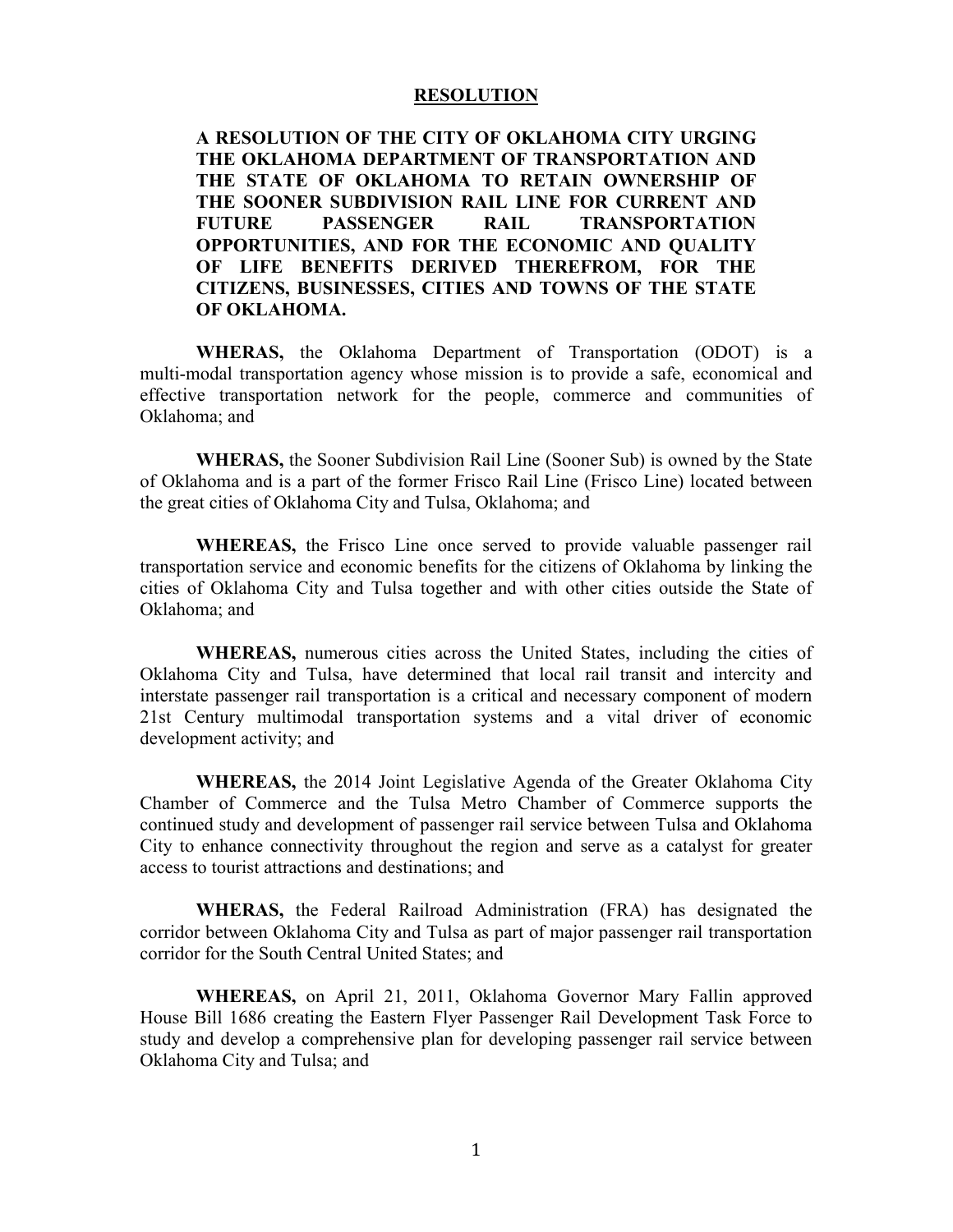**WHEREAS,** on December 7, 2012 the State of Oklahoma's Eastern Flyer Passenger Rail Development Task Force issued its final report setting forth a solid framework for moving forward with plans to institute passenger rail service between Oklahoma City and Tulsa; and

 **WHERAS,** in November 2012, ODOT commenced a major 2-year, \$5 million Passenger Rail Corridor Investment Plan Study that is funded by federal government and overseen by the FRA and includes preparation of a Service Development Plan and Environmental Impact Statement to determine a preferred alternative for establishing passenger rail service between Tulsa and Oklahoma City; and

 **WHEREAS,** the Sooner Sub is under a long-term lease agreement between ODOT and South Kansas and Oklahoma Railroad (SKO), a division of Watco Companies (WATCO), for which the State of Oklahoma receives \$500,000 annually from SKO under the terms of the agreement; and

 **WHEREAS,** SKO provides economically important freight rail service for numerous Oklahoma businesses along the Sooner Sub and has invested millions of dollars in rail infrastructure improvements along the line; and

 **WHEREAS,** Iowa Pacific Holdings (IPH), in partnership with WATCO, has announced the initiation of trial passenger rail service for the Eastern Flyer on the Sooner Sub between Tulsa and Oklahoma City during February 2014; and

 **WHEREAS,** IPH has announced that all 900 available tickets for the three initial Eastern Flyer passenger rail excursion trains between Tulsa and Oklahoma City have sold out; and

 **WHEREAS,** ODOT has recently published a Request for Proposal on the Sale of the Sooner Subdivision and is soliciting bids through January 30, 2014 and intends to sell the Sooner Sub to the highest bidder; and

 **WHEREAS,** numerous cities and towns throughout the State of Oklahoma and many of their residents and state legislators support development of passenger rail service between Oklahoma City and Tulsa and are opposed to ODOT's proposed sale of the Sooner Sub; and

 **WHEREAS,** the City of Oklahoma City is opposed to ODOT's proposed sale of the Sooner Sub and believes its transfer to private industry would be detrimental to the development of affordable and effective passenger rail service between Oklahoma City and Tulsa.

 **NOW THEREFORE, BE IT RESOLVED** that The City of Oklahoma City urges the Oklahoma Department of Transportation and the State of Oklahoma to retain ownership of the Sooner Sub for current and future passenger rail transportation opportunities, and for the economic and quality of life benefits derived there from, for all of the citizens, businesses, cities and towns of the State of Oklahoma.